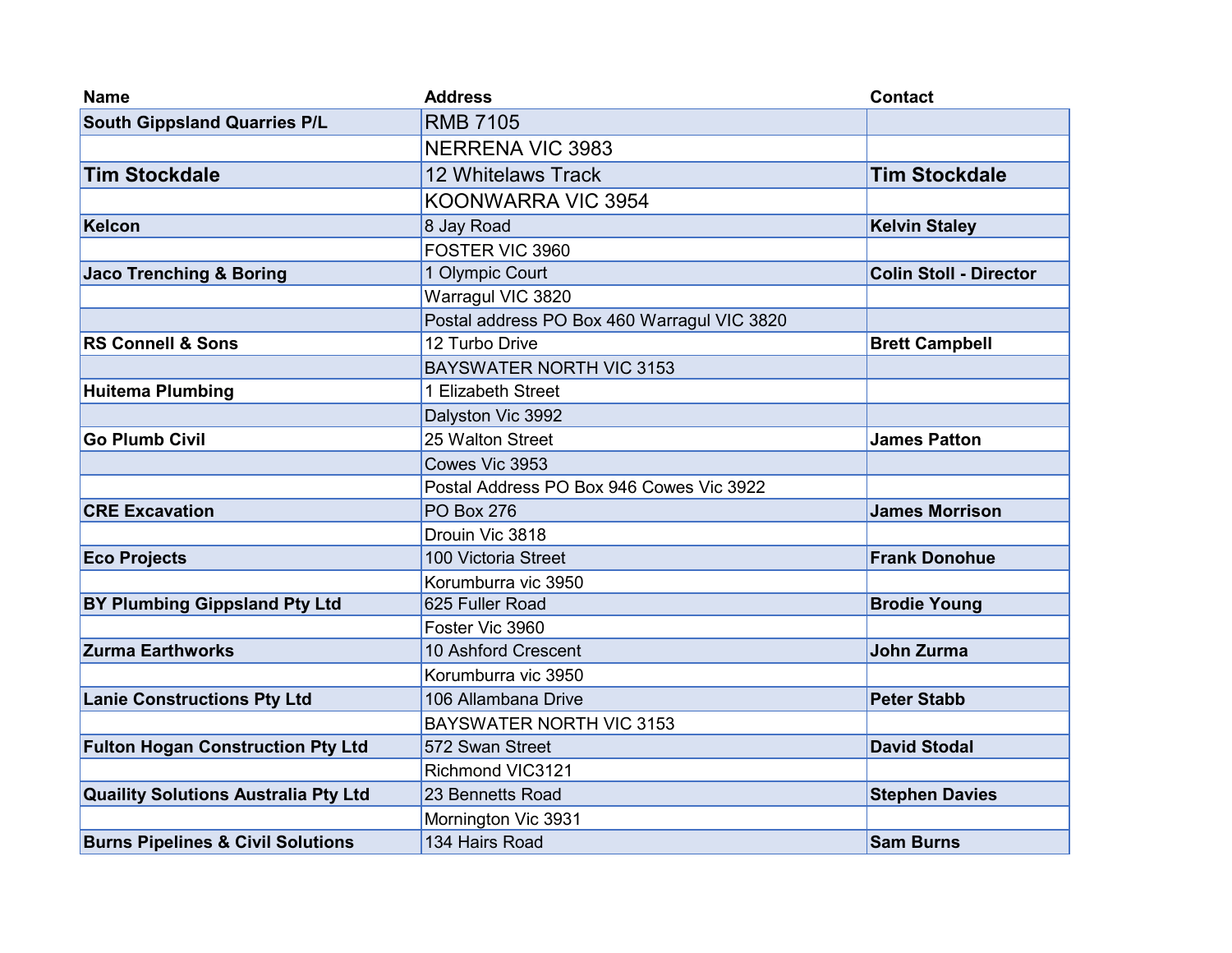|                                  | Moyarra Vic       |                       |
|----------------------------------|-------------------|-----------------------|
| <b>Ocky's Civil Works</b>        | P.O. Box 186,     | <b>Lynton Oakwell</b> |
|                                  | Yea Vic 3717      |                       |
| <b>SR Excavations Pty Ltd</b>    | 69 Hade Avenue    | <b>Brad Hewton</b>    |
|                                  | Bass VIC 3991     |                       |
| <b>Cann Construction Pty Ltd</b> | $PO$ Box 29       | <b>Renee Warren</b>   |
|                                  |                   |                       |
| <b>Laser Plumbing Sale</b>       | 361 Raglan Street | <b>Adam Helmke</b>    |
|                                  | Sale Vic 3850     |                       |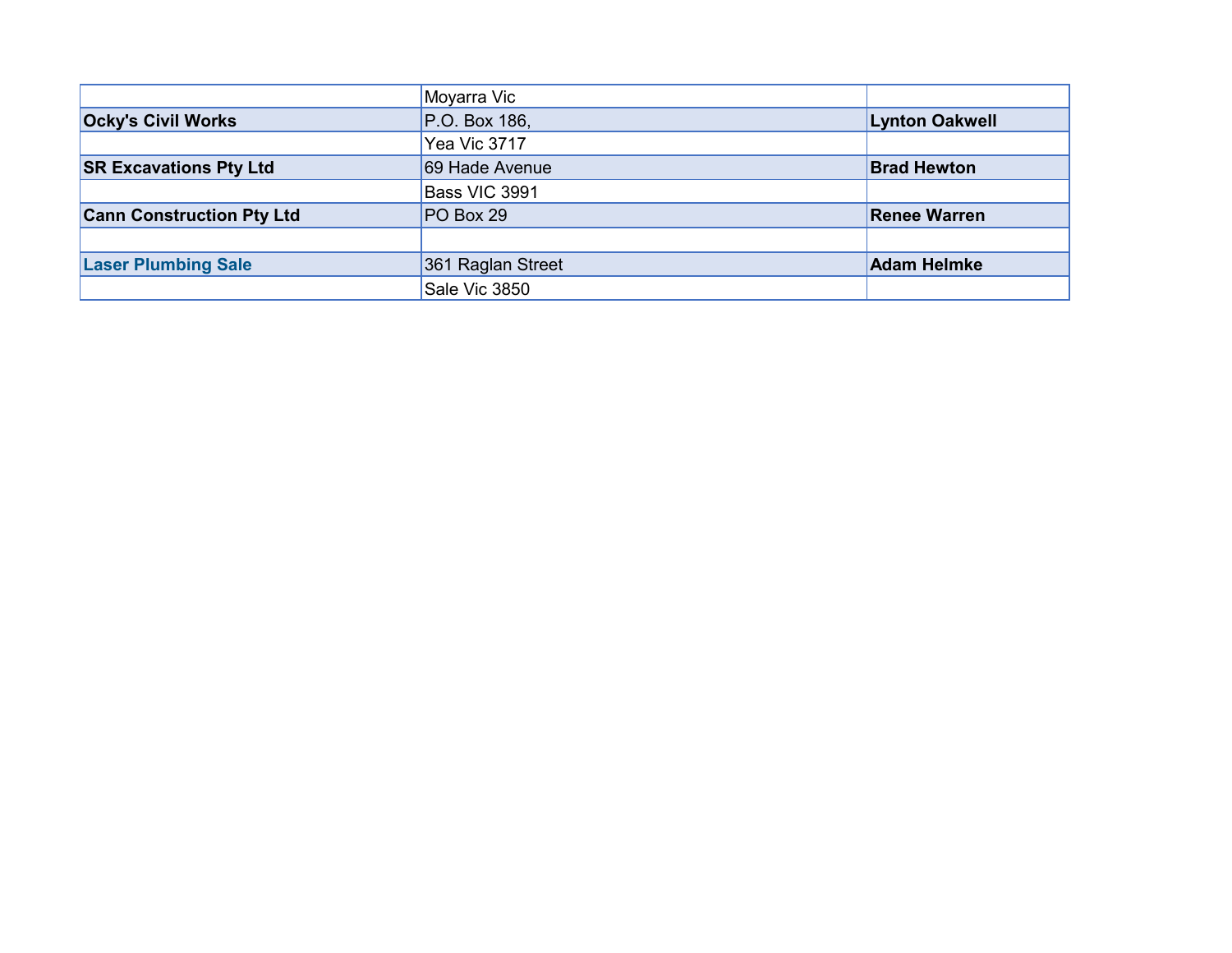| <b>Contact Details</b> | <b>Email</b>                    |
|------------------------|---------------------------------|
| Phone: 03 5662 2641    | admin@sgqgroup.com.au           |
| Fax: 03 5662 4150      |                                 |
| Phone: 035664 2392     | stocky@aanet.com.au             |
| Mobile: 0428 642 392   |                                 |
| Mobile: 0409 821480    | staley6@bigpond.com             |
| Fax: 03 5682 1480      |                                 |
| Phone: 03 5622 1026    | admin@jacotrenching.com.au      |
| Mobile: 0418 515 817   | www.jacotrenching.com.au        |
|                        |                                 |
| Phone: 03 9720 1233    | b.campbell@rsconnell.com.au     |
| Mobile: 0407 375 634   |                                 |
| Mobile: 0439 432 902   | Hps.2008@hotmail.com            |
|                        |                                 |
| Moblie 0408 009 015    | admin@goplumb.com.au            |
|                        |                                 |
|                        |                                 |
| Mobile 0408 268 366    | creexcavation@dcsi.net.au       |
|                        |                                 |
| Mobile: 0458 034 548   | frank@ecoproaus.com.au          |
|                        | www.ecoprojectsaustralia.com.au |
| Mobile: 0407 984 485   | brodyyoungplumbing@gmail.com    |
|                        |                                 |
| Mobile: 0439 356 586   | John@zbg.com.au                 |
|                        |                                 |
| Mobile: 0417 517 117   | Lanieconst@optusnet.com.au      |
|                        |                                 |
| Mobile: 0408 503 835   | david.stodal@fultonhogan.com.au |
| Phone: 9340 6200       |                                 |
| Mobile:0418 389 778    | steve@qualitysolutions.com.au   |
|                        |                                 |
| Mobile: 0438 132 867   | burnspipelinescs@gmail.com      |